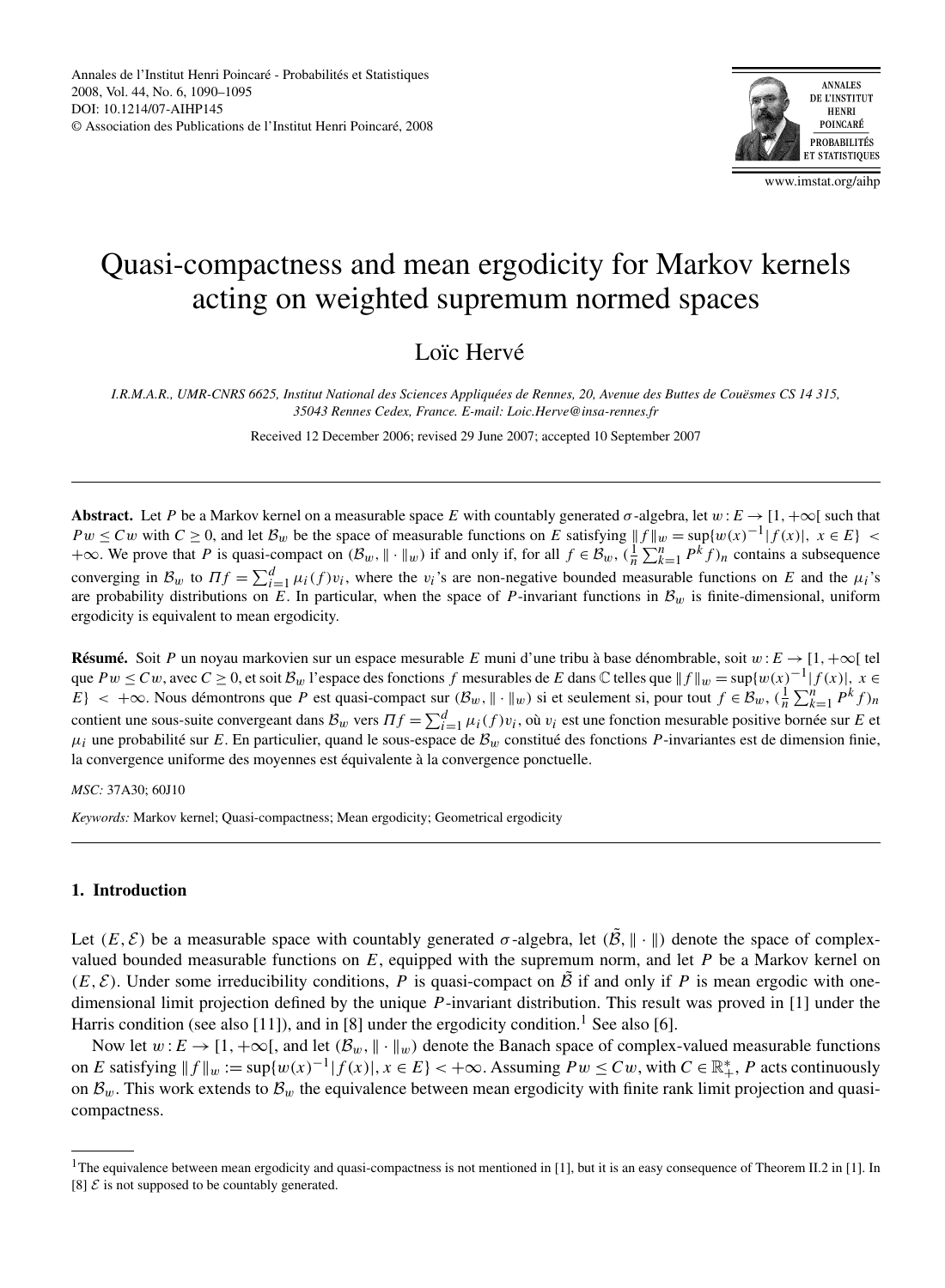**Theorem 1.** *P is quasi-compact on*  $\mathcal{B}_w$  *if and only if there exist*  $d \in \mathbb{N}^*$ , *linearly independent non-negative functions*  $v_1,\ldots,v_d$  in  $\hat{\mathcal{B}}$ , and P-invariant distributions  $\mu_1,\ldots,\mu_d$  on E satisfying  $\mu_i(w)$  <  $+\infty$  such that, for all  $f \in \mathcal{B}_w$ , the  $a$  *sequence*  $(\frac{1}{n}\sum_{k=1}^{n} P^{k} f)$ <sub>n</sub> contains a subsequence converging in  $B_{w}$  to  $\sum_{i=1}^{d} \mu_{i}(f) v_{i}$ .

Observe that the naive idea which consists in applying the similarity transformation  $\tilde{P}$  :  $f \mapsto w^{-1}P(wf)$  in order to deduce the theorem from [1,8] does not work because  $\tilde{P}$  is not Markovian when  $||Pw||_w > 1$  (i.e. when *w* is not sub-invariant). The proof of Theorem 1 is actually based on a recent work of Hennion [3], which gives criteria for quasi-compactness of kernels acting on  $B_w$ , on spectral theory [2], and on positive operator theory [12,13]. As in [3], the above theorem does not require any irreducibility or aperiodicity conditions; in this sense, when applied with  $w = 1_E$ , it improves [1,8]. This theorem shows too that a quasi-compact Markov kernel on  $B_w$  is necessarily powerbounded. This fact was already proved in [4] (Section IV.3), together with the equivalence between quasi-compactness and uniform ergodicity, which also follows from [9].

The above theorem does not hold when  $B_w$  is replaced with continuous function spaces. For instance, if  $E$  is a compact metric space and *P* is uniquely ergodic on the space  $C(E)$  of all complex-valued continuous functions on *E*, then *P* is mean ergodic [7], but in general *P* is not quasi-compact on  $C(E)$  (consider irrational rotations of the circle).<sup>2</sup>

We shall present in Section 3 (Corollary 1) a direct application to *w*-geometrically ergodic Markov chains [10] whose transition probability is, by definition, quasi-compact on  $B_w$ , with  $\lambda = 1$  as a simple eigenvalue and the unique peripheral eigenvalue. Many examples of such Markov chains, with unbounded functions *w*, are presented in [10].

A simple example is provided by the linear model  $X_n = \alpha X_{n-1} + \varepsilon_n$ , with  $\alpha \in ]-1, 1[$ , where  $(\varepsilon_n)_{n>1}$  is an i.i.d. sequence of real-valued random variables, independent of  $X_0$ , such that  $m = \mathbb{E}[\epsilon_1] < +\infty$ . In this case the state space is  $E = \mathbb{R}$  with its Lebesgue sets, and  $P(x, A) = \mathbb{E}[1_A(\alpha x + \varepsilon_1)],$  which yields  $Pf(x) = \mathbb{E}[f(\alpha x + \varepsilon_1)].$  Let  $w(y) = 1 + |y|$  ( $y \in \mathbb{R}$ ). Then, for any  $x \in \mathbb{R}$ , we have  $Pw(x) = \mathbb{E}[w(\alpha x + \varepsilon_1)] < 1 + |\alpha||x| + m$ , so  $Pw < |\alpha|w + L$ , with  $L = 1 - |\alpha| + m$ . From this inequality, called drift condition, one can deduce that, if  $\varepsilon_1$  has an everywhere positive density, then  $(X_n)_n$  is *w*-geometrically ergodic [10] (Section 15.5.2). Observe that *w* is not sub-invariant. Indeed,  $Pw(0) = 1 + m > w(0)$ , so  $Pw||_w > 1$ . Obviously, this conclusion extends to any function  $w(y) = a + b|y|$ , with constants *a*, *b* > 0. Actually, in most of the examples of *w*-geometrically ergodic Markov chains, *w* is not subinvariant when it is unbounded.

Finally we shall see in Corollary 2 that, in the special case of denumerable Markov chains, the above theorem enables us to obtain an elementary proof of the above mentioned well-known fact that geometric ergodicity is equivalent to some drift condition.

## **2. Proof of Theorem 1**

**Proof of**  $\Rightarrow$  **Suppose** *P* is quasi-compact on  $\mathcal{B}_w$ . It is proved in [4] (Section IV.3) that  $(\frac{1}{n}\sum_{k=1}^n P^k)_n$  converges in the operator norm topology to a finite dimensional projection *Π* of the form:  $\Pi f = \sum_{i=1}^{d} \phi_i(f) f_i$ , where the  $f_i$ 's are linearly independent functions in  $\tilde{B}$  and the  $\phi_i$ 's are bounded complex measures on *E* such that  $|\phi_i|(w) < +\infty$ , with  $|\phi_i|$  the total variation of  $\phi_i$ . It remains to prove that one can choose  $f_i$  and  $\phi_i$  such that  $f_i \geq 0$  and  $\phi_i$  is a probability measure on *E*. Notice that  $\Pi(\mathcal{B}_w) \subset \tilde{\mathcal{B}}, \Pi \ge 0$  and  $\Pi_1^E = 1_E$ .

Let  $B_{\mathbb{R}}$  be the subspace of  $B_w$  composed of real-valued functions. Then  $\Pi(B_{\mathbb{R}})$  is a Banach lattice which is isomorphic to  $\mathbb{R}^d$  with the preservation of the order relation [13]. Consequently there exist non-negative functions  $g_1, \ldots, g_d$  in  $\Pi(\mathcal{B}_w)$  and positive linear form  $e_1^*, \ldots, e_d^*$  on  $\Pi(\mathcal{B}_w)$  such that  $g = \sum_{i=1}^d e_i^*(g)g_i$  for all  $g \in \Pi(\mathcal{B}_w)$ . Let  $\psi_j = e_j^* \circ \Pi$ . The  $\psi_j$ 's are positive continuous linear forms on  $\mathcal{B}_w$ , and  $\psi_j = \sum_{i=1}^d e_j^*(f_i)\phi_i$ . Thus the  $\psi_j$ 's are positive bounded measures on *E* such that  $\psi_j(w) < +\infty$ . Set  $\mu_j = \frac{1}{\psi_j(E)} \psi_j$  and  $v_j = \psi_j(E)g_j$ . Then  $\Pi f =$  $\sum_{i=1}^d \psi_i(f)g_i = \sum_{i=1}^d \mu_i(f)v_i$ , and the  $\mu_i$ 's are *P*-invariant (use  $\Pi P = \Pi$ ).

<sup>&</sup>lt;sup>2</sup>Also consider  $E = [0, 1]$  and  $Pf(x) = \frac{1}{2} [f(\frac{x}{2}) + f(\frac{x+1}{2})]$ . *P* is quasi-compact on the space of Lipschitz functions on [0, 1], so *P* is mean ergodic on the space of continuous functions on [0, 1], but is not quasi-compact on this space: indeed, for  $|z| < 1$ ,  $f_z = \sum_{n \ge 1} z^{n-1} \cos(2^n \pi \cdot)$  is a continuous function satisfying  $Pf_z = zf_z$ .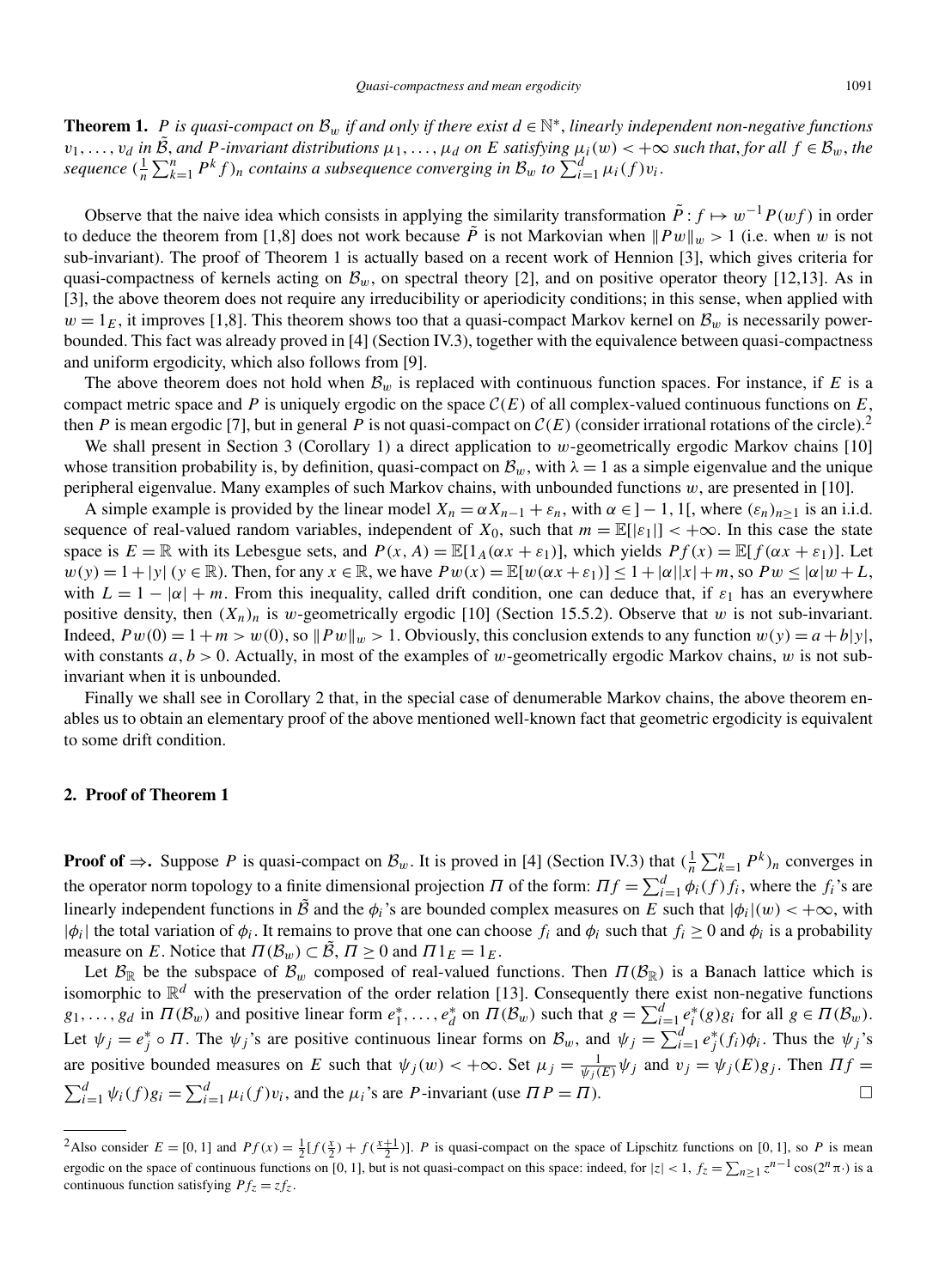#### 1092 *L. Hervé*

 $\sum_{i=1}^{d} \mu_i(f) v_i$ . If *T* is a continuous linear operator on  $\mathcal{B}_w$ , we denote by  $||T||_w$  its operator norm, and by  $r(T)$  its **Proof of**  $\Leftarrow$ . We shall denote by (ME) the mean ergodicity (subsequential) condition of Theorem 1. We set *Πf* = spectral radius. We denote by I the identity operator on  $\mathcal{B}_w$ . Given  $a \in \mathbb{C}$  and  $\rho > 0$ , we set  $D(a, \rho) = \{z : z \in \mathbb{C},$  $|z - a| \leq \rho$ .

Since  $P1_E = 1_E$ , we have  $r(P) \ge 1$ . Besides, there exists  $n_k \nearrow +\infty$  such that  $\sup_k ||n_k^{-1} \sum_{j=1}^{n_k} P^j w||_w < +\infty$ , thus  $\sup_k n_k^{-1}$   $\|P^{n_k}w\|_{w}$   $\leq +\infty$ . Since  $\|P^n\|_{w} = \|P^n w\|_{w}$ , one gets  $r(P) = \lim_n \|P^n\|_{w}^{1/n} = 1$ . In particular this yields  $\sum_{n\geq 0} 2^{-(n+1)}$  *|| P<sup>n</sup>* ||*w* < +∞, so we can define the following bounded operator on  $\mathcal{B}_w$ , which is obviously Markovian:

$$
Q = \sum_{n\geq 0} 2^{-(n+1)} P^n = (2I - P)^{-1}.
$$

**Proposition 1.** *Q is quasi-compact on*  $\mathcal{B}_w$ .

**Proof.** Let  $v = \frac{1}{d} \sum_{i=1}^{d} \mu_i$ . Since the *σ*-algebra *E* is countably generated, there exist a non-negative measurable function  $\alpha$  on  $(E \times E, \mathcal{E} \otimes \mathcal{E})$  and a positive kernel *S* on *E* such that we have  $Q(x, dy) = \alpha(x, y) d\nu(y) + S(x, dy)$ , with  $S(x, \cdot) \perp \nu$ , for each  $x \in E$  [11]. For  $p \in \mathbb{N}^*$ , set  $\alpha_p = \min\{\alpha, p\}$ , and

$$
T_p(x, dy) = \alpha_p(x, y) d\nu(y), \qquad S_p(x, dy) = Q(x, dy) - T_p(x, dy).
$$

If  $f \in \mathcal{B}_w$ , then  $|T_p f| \le ||f||_w T_p w \le pv(w)||f||_w$ , so  $T_p(\mathcal{B}_w) \subset \tilde{\mathcal{B}}$ . Besides  $T_p$  acts continuously on  $\mathcal{B}_w$ , and so is *S<sub>p</sub>*. In order to apply [3], observe that, for each  $p \in \mathbb{N}^*$ , the functions  $\alpha_p^{(w)}(x, \cdot) = w(x)^{-1} \alpha_p(x, \cdot) w(\cdot), x \in E$ , are uniformly *ν*-integrable (use  $\alpha_p^{(w)}(x, y) \le pw(y)$ ,  $\nu(w) < +\infty$  and Lebesgue's theorem).

Finally, since  $Q = \phi(P)$  with  $\phi(z) = \sum_{n \ge 0} 2^{-(n+1)} z^n$  and  $\phi$  is analytic on  $D(0, \frac{3}{2})$ , the spectral mapping theorem [2] yields  $r(Q) = \phi(r(P)) = \phi(1) = 1$ . Proposition 1 then follows from [3] and [4] (Section IV) via the following lemma.  $\Box$ 

**Lemma 1.** *There exists*  $p \geq 1$  *such that*  $r(S_p) < 1$ .

**Proof.** Suppose that  $r(S_p) = 1$  for all  $p \ge 1$ . Since  $S_p \ge 0$ , there exists a positive continuous linear form,  $\eta_p$ , on  $\mathcal{B}_w$ such that  $\eta_p = \eta_p \circ S_p$  and  $\eta_p(w) = 1$ , see [12], p. 267. Let  $\tilde{P}$ ,  $\tilde{Q}$ ,  $\tilde{T}_p$ ,  $\tilde{S}_p$ ,  $\tilde{\eta}_p$  be the restriction to  $\tilde{B}$  of P, Q,  $T_p$ ,  $S_p$ ,  $\eta_p$ . Since  $\eta_p = \eta_p \circ S_p \le \eta_p \circ Q$  and  $(\eta_p \circ Q - \eta_p)(1_E) = 0$ , we have  $\tilde{\eta}_p = \tilde{\eta}_p \circ \tilde{Q}$ , thus  $\tilde{\eta}_p \circ \tilde{P} = \tilde{\eta}_p$ . Moreover we have:

(a)  $\tilde{\eta}_p \neq 0$ . Indeed, if  $\tilde{\eta}_p = 0$ , then, from  $\eta_p \circ Q = \eta_p \circ T_p + \eta_p \circ S_p$  and  $T_p(\mathcal{B}_w) \subset \tilde{\mathcal{B}}$ , one would get  $\eta_p \circ Q =$  $\eta_p \circ S_p = \eta_p$ , thus  $\eta_p \circ P = \eta_p$ . Then, by (ME),  $\eta_p = \sum_{i=1}^d \eta_p(v_i) \mu_i$  would be a positive measure on *E* such that  $\eta_p(\tilde{\beta}) = \{0\}$ , so  $\eta_p = 0$ , which is impossible.

(b)  $\forall f \in \tilde{\mathcal{B}}, \eta_p(f) = \sum_{i=1}^d \eta_p(v_i) \mu_i(f)$ . This follows from  $\tilde{\eta}_p \circ \tilde{P} = \tilde{\eta}_p$  and (ME).

Now, from (a) and (b), there exist  $j \in \{1, ..., d\}$  and  $p_k \nearrow +\infty$  such that we have  $\eta_{p_k}(v_j) \neq 0$ . Besides  $\eta_{p_k}(v_j) \mu_j(T_{p_k}1_E) \leq \eta_{p_k}(T_{p_k}1_E) = \eta_{p_k}(Q1_E - S_{p_k}1_E) = 0$ , thus  $\mu_j(T_{p_k}1_E) = 0$ . When  $k \to +\infty$ , this gives  $\int \int \alpha(x, y) d\nu(y) d\mu_j(x) = 0$ , hence  $\int \alpha(x_0, y) d\nu(y) = 0$  for  $a x_0 \in E$ . So  $Q(x_0, \cdot) = S(x_0, \cdot) \perp \nu$ : there exists  $A \in \mathcal{E}$ such that  $Q(x_0, A) = 0$  and  $v(A) = 1$ .

But:  $Q(x_0, A) = 0 \implies \forall n \ge 1, P^n 1_A(x_0) = 0 \implies \sum_{i=1}^d \mu_i(A)v_i(x_0) = 0$  (by condition (ME)). While:  $v(A) = \frac{1}{2} \sum_{i=1}^d u_i(A)v_i(x_0) = 0$  (by condition (ME)). While:  $v(A) = \frac{1}{2} \sum_{i=1}^d u_i(A)v_i(x_0) = 0$  $\frac{1}{d} \sum_{i=1}^{d} \mu_i(A) = 1 \Rightarrow \mu_i(A) = 1, i = 1, ..., d.$ 

Thus  $\sum_{i=1}^{d} v_i(x_0) = 0$ : this is impossible because (ME) gives  $1_E = \sum_{i=1}^{d} v_i$ .

We shall denote by  $\sigma(Q)$  and  $\sigma(P)$  the spectrum of Q and P when acting on  $\mathcal{B}_w$ .

**Lemma 2.** *We have*  $\sigma(Q) \setminus \{1\} \subset D(\frac{2}{3}, \frac{1}{3}) \cap D(0, 1 - \varepsilon)$  *for a certain*  $\varepsilon \in ]0, 1[$ *.* 

 $\Box$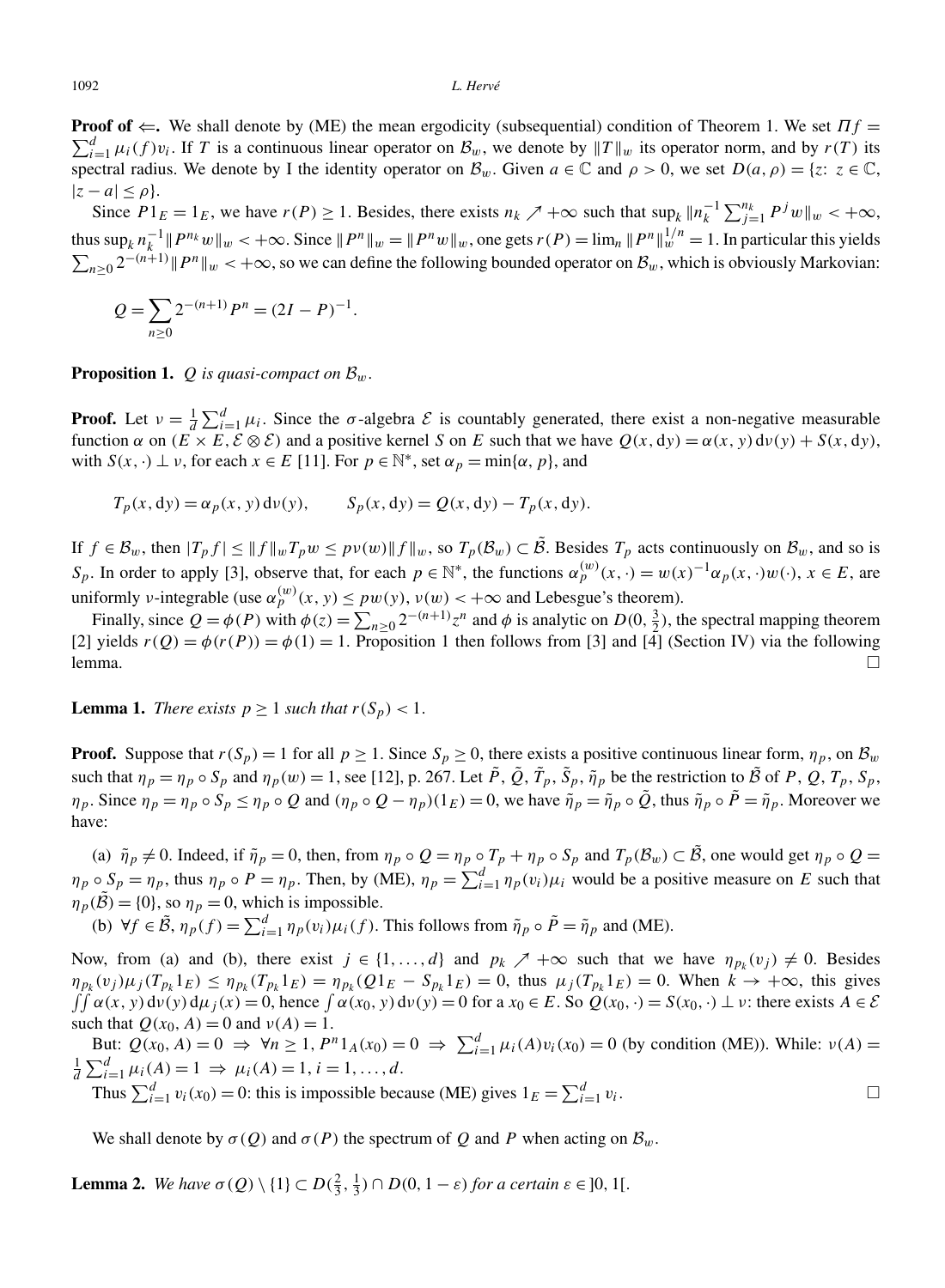**Proof.** We have  $Q = \phi(P)$  with  $\phi(z) = \frac{1}{2-z}$ , thus  $\sigma(Q) = \phi(\sigma(P))$  [2]. Since  $r(P) = 1$ , we get  $\sigma(Q) \subset$  $\phi(D(0, 1)) = D(\frac{2}{3}, \frac{1}{3})$ . So  $\lambda = 1$  is the unique peripheral spectral value of *Q*, and Lemma 2 then follows from Proposition 1.  $\Box$ 

**Lemma 3.**  $\lambda = 1$  *is a first order pole for P*, with a corresponding finite-rank residue.

**Proof.** Set  $\psi(z) = 2 - \frac{1}{z}$ ,  $z \in \mathbb{C}^*$ . Lemma 2 yields  $0 \notin \sigma(Q)$ , so Q is invertible on  $\mathcal{B}_w$ ,  $\psi$  is analytic on a neighborhood of  $\sigma(Q)$ , and  $P = 2I - Q^{-1} = \psi(Q)$ . Thus  $\sigma(P) = \psi(\sigma(Q))$ , and  $\sigma(P) \setminus \{1\} = \psi(\sigma(Q) \setminus \{1\}) \subset \psi(D(\frac{2}{3}, \frac{1}{3}))$  $\psi(D(0, 1 - \varepsilon)) = D(0, 1) \cap D(2, \frac{1}{1-\varepsilon})^c$ . Thus  $\lambda = 1$  is an isolated point in  $\sigma(P)$ . Let  $A_P$  and  $A_Q$  be the residue of the resolvent functions of *P* and *Q* at  $\lambda = 1$ . Let  $\chi$  be an analytic function on a neighborhood of  $\sigma(P)$  such that  $\chi(V_0) = \{0\}$  and  $\chi(V_1) = \{1\}$ , where  $V_0$  and  $V_1$  are disjoint neighborhoods of the sets  $\sigma(P) \setminus \{1\}$  and  $\{1\}$ , respectively. We know that  $A_P = \chi(P)$  [2], thus  $A_P = \chi(\psi(Q))$ . Besides  $W_0 = \psi^{-1}(V_0)$  and  $W_1 = \psi^{-1}(V_1)$  are disjoint neighborhoods of respectively  $\sigma(Q) \setminus \{1\}$  and  $\{1\}$ , and  $\chi \circ \psi$  is an analytic function on  $W_0 \cup W_1$  such that  $\chi \circ \psi(W_0) = \{0\}, \ \chi \circ \psi(W_1) = \{1\}.$  Thus  $A_O = \chi \circ \psi(Q)$ , so  $A_P = A_O$ . Since the Markov kernel *Q* is quasicompact on  $\mathcal{B}_w$  (Proposition 1) and *Q* is power-bounded [4] (Theorem IV.3(i)),  $\lambda = 1$  is a first order pole for *Q*, and  $A_O(\mathcal{B}_w)$  = Ker $(Q - I)$  is finite-dimensional by [2] (Theorem VIII.8.3 and Corollary VIII.8.4). By the definition of *Q* as a series,  $Pf = f$  implies  $Qf = f$  ( $f \in B_w$ ), and the converse holds by using  $P = 2I - Q^{-1}$ . Finally  $A_P(\mathcal{B}_w) = A_O(\mathcal{B}_w) = \text{Ker}(Q - I) = \text{Ker}(P - I)$  is finite-dimensional, so  $\lambda = 1$  is a first order pole for *P* (use the arguments of  $[2]$ , Theorem VII.4.5).  $\Box$ 

**Lemma 4.** { $\lambda \in \sigma(P)$ ,  $|\lambda| = 1$ } *is composed of a finite number of first order poles.* 

**Proof.** From Lemma 3 and a classical result concerning the peripheral spectrum of positive operators on Banach lattice [13] (Theorem 5.5, p. 331), the set of peripheral spectral values of *P* is composed of a finite number of poles for *P*. Using the Laurent expansions, Lemma 3 implies that they are first order poles.  $\Box$ 

**Lemma 5.** *For any peripheral pole*  $\lambda$  *of P*, *we have* dim Ker $(P - \lambda I) \leq \dim \text{Ker}(P - I) < +\infty$ .

**Proof.** We have dim Ker $(P - I) < +\infty$  by (ME). Let  $\lambda_1 = 1, \lambda_2, \ldots, \lambda_m$  be the peripheral poles of *P*. The previous results show that  $B_w = \text{Ker}(P - I) \oplus F \oplus H$ , where  $F = \bigoplus_{i=2}^m \text{Ker}(P - \lambda_i I)$ , and *H* is a *P*-invariant closed subspace of  $B_w$  such that  $r(P|_H) < 1$ , with  $P|_H$  the restriction of P to H. Thus  $(\frac{1}{n} \sum_{k=1}^n P^k)_n$  converges in the operator norm topology to the projection onto Ker $(P - I)$ . Then Lemma 5 follows from [9] (Theorem 2).

The quasi-compactness of *P* on  $\mathcal{B}_w$  follows from Lemmas 4 and 5.

## **3. Applications to geometrically ergodic Markov chains**

Let  $(X_n)_{n\geq 0}$  be a Markov chain with state space *E* and transition probability *P*. Recall that  $(X_n)_{n\geq 0}$  is said to be *w*-geometrically ergodic if there exist an invariant distribution *ν* on *E* such that  $v(w) < +\infty$ , and some constants *r* < 1 and *D* ∈  $\mathbb{R}_+$  such that for every *f* ∈  $\mathcal{B}_w$  we have

$$
\left\|P^{n}f-\nu(f)1_{E}\right\|_{w}\leq Dr^{n}\|f\|_{w}.
$$

**Corollary 1.** *Assume that*  $(X_n)_{n\geq 0}$  *is an aperiodic positive Harris Markov chain with stationary distribution ν*. *Then*  $(X_n)_{n>0}$  *is w-geometrically ergodic if and only if one of the two next conditions holds*:

(a)  $\forall f \in \mathcal{B}_w$ ,  $P^n f \rightarrow v(f)1_E$  *in*  $\mathcal{B}_w$  *when*  $n \rightarrow +\infty$ . (b) *For all*  $f \in \mathcal{B}_w$ ,  $(\frac{1}{n} \sum_{k=1}^n P^k f)_n$  *contains a subsequence converging in*  $\mathcal{B}_w$  *to*  $v(f)1_E$ .

Corollary 1 is an easy consequence of Theorem 1. (When (b) is assumed, the aperiodicity condition ensures that  $\lambda = 1$  is the unique peripheral eigenvalue of *P*.)

 $\Box$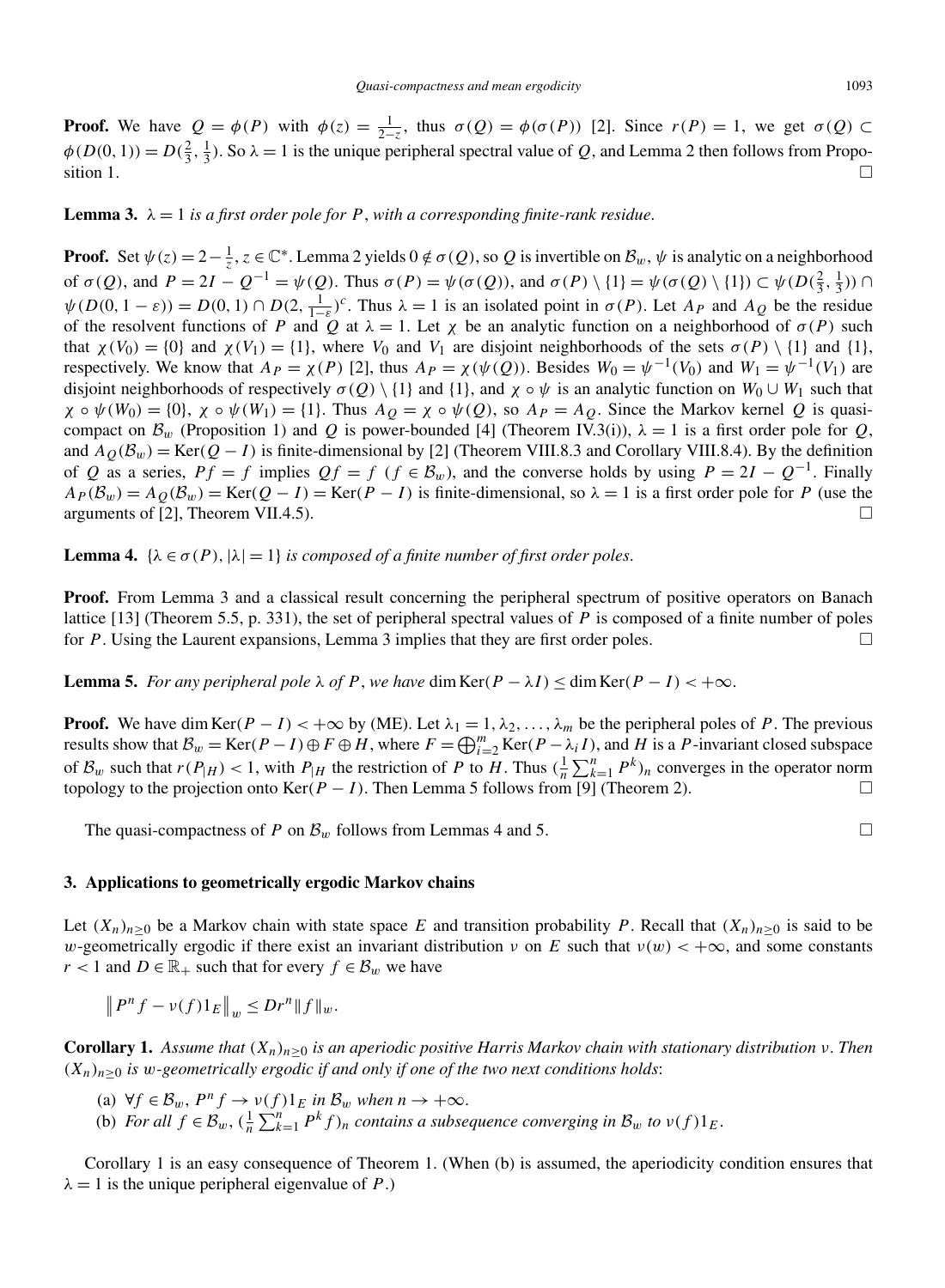The reader will find in [10] many examples of geometrically ergodic Markov chains. Geometric ergodicity with a bounded function *w* corresponds to an aperiodic Markov chain satisfying Doeblin's condition.

When *w* is unbounded and  $(X_n)_{n>0}$  is aperiodic and  $\psi$ -irreducible w.r.t. to some  $\sigma$ -finite positive measure  $\psi$  on *E*, *w*-geometric ergodicity is equivalent to the following drift condition [10] (Chapter 16): there exist  $\rho < 1$ ,  $L > 0$ , and a petite set *A* in *E* such that  $Pw_0 \leq \rho w_0 + L1_A$ , where  $w_0$  is a function on *E* such that  $d^{-1}w \leq w_0 \leq dw$  for some constant *d >* 0. Corollary 1 sheds new light on this fact, at least for countable Markov chains, and as an illustration, let us present a simple proof of the well-known next statement proved in [5].

**Corollary 2.** Let  $(X_n)_{n>0}$  be an aperiodic and irreducible Markov chain with state space  $E = \mathbb{N}$ , and suppose  $\lim_k w(k) = +\infty$ . *Then*  $(X_n)_{n>0}$  *is w*-geometrically ergodic if and only if there exist  $\rho < 1$  and  $C > 0$  such that  $P^n w \le C \rho^n w + C$  *for all*  $n \ge 1$ .

By using the basic arguments of [10] (Section 16.1.1), one can easily see that the condition in Corollary 2 is equivalent to:  $\exists \rho < 1, \exists L > 0, P w_0 \leq \rho w_0 + L$ , with  $w_0$  equivalent to  $w$ .

**Proof of Corollary 2.** If  $(X_n)_{n>0}$  is w-geometrically ergodic, then  $P^n w \leq Dr^n w + v(w)$ . Conversely, suppose  $P^n w \le C \rho^n w + C$  with  $\rho < 1$ ,  $C > 0$ , independent of *n*. Then we have  $\sup_{n \ge 1} ||P^n||_w \le 2C$ , and there exists an invariant distribution *ν* such that  $\nu(w) < +\infty$ .<sup>3</sup> Set  $\Pi_n = \frac{1}{n} \sum_{k=1}^n P^k$ , and let  $\ell^1(v)$  be the space of C-valued sequences  $(x(n))_{n\in\mathbb{N}}$  such that  $\sum_{n} v(n)|x(n)| < +\infty$ . *P* is a contraction of  $\ell^1(v)$ , so for any  $f \in \ell^1(v)$ ,  $(\Pi_n f)_n$  converges in  $\ell^1(v)$ , use e.g. [2] (Section VIII.5). The limit  $\alpha = \lim_n \prod_n f$  is *P*-invariant, and by irreducibility, it is constant:  $\forall i \in \mathbb{N}, \alpha(i) = \nu(f)$ . Thus  $\lim_{n} \prod_{n} f(i) = \nu(f)$  for all  $i \in \mathbb{N}$ .

Now let  $f \in \mathcal{B}_w$ , and for convenience assume  $||f||_w = 1$  (i.e.  $|f| \leq w$ ). We have

$$
\forall i \in \mathbb{N}, \quad \left| P^k f(i) - \nu(f) \right| \le P^k w(i) + \nu(|f|) \le C \rho^k w(i) + C + \nu(w).
$$

Let  $\varepsilon > 0$ . Then there exist  $i_0 \ge 1$ ,  $N_0 \ge 1$  such that  $w(i)^{-1} |P^k f(i) - v(f)| \le \varepsilon$  for all  $i > i_0$  and  $k > N_0$ . By using the fact that  $\sup_{k>1} ||P^k w||_w < +\infty$  and

$$
\Pi_n f(i) - \nu(f) = \frac{1}{n} \sum_{k=0}^{N_0} (P^k f(i) - \nu(f)) + \frac{1}{n} \sum_{k=N_0+1}^n (P^k f(i) - \nu(f)),
$$

we easily deduce that there exists  $N_1 \ge N_0$  such that  $w(i)^{-1} |T_n f(i) - v(f)| \le 2\varepsilon$  for all  $i > i_0$  and  $n > N_1$ . Finally let  $N_2 \ge N_1$  be such that  $w(i)^{-1} |T_n f(i) - v(f)| \le 2\varepsilon$  for all  $i = 0, ..., i_0$  and  $n > N_2$ . Then  $||T_n f - v(f)||_w \le 2\varepsilon$ for all  $n > N_2$ , and Corollary 1 then applies.  $\Box$ 

## **Acknowledgments**

The author is grateful to Michael Lin for his helpful advice about this work. Also, the author thanks the referee for many very helpful comments which allowed to greatly enhance the content and the presentation of this paper.

### **References**

- [1] A. Brunel and D. Revuz. Quelques applications probabilistes de la quasi-compacité. *Ann. Inst. H. Poincaré, Sect. B (N.S.)* **10** (1974) 301–337. MR0373008
- [2] N. Dunford and J. T. Schwartz. *Linear Operators. Part. I: General Theory*. Wiley, New York, 1958. MR1009162
- [3] H. Hennion. Quasi-compactness and absolutely continuous kernels. *Probab. Theory Related Fields*. **139** (2007) 451–471. MR2322704

<sup>&</sup>lt;sup>3</sup>This is a classical fact: consider the distributions  $\mu_n(A) = \frac{1}{n} \sum_{k=1}^n (P^k 1_A)(x_0)$  ( $x_0 \in E$  is fixed). From  $P^n w \le C \rho^n w + C$ , we easily obtain  $\sup_{n>1} \mu_n(w) \leq 2Cw(x_0) < +\infty$ , so  $(\mu_n)_n$  is tight (use  $\lim_k w(k) = +\infty$ ), and one can select a subsequence converging to an invariant distribution *ν* such that  $v(w) < +\infty$ .